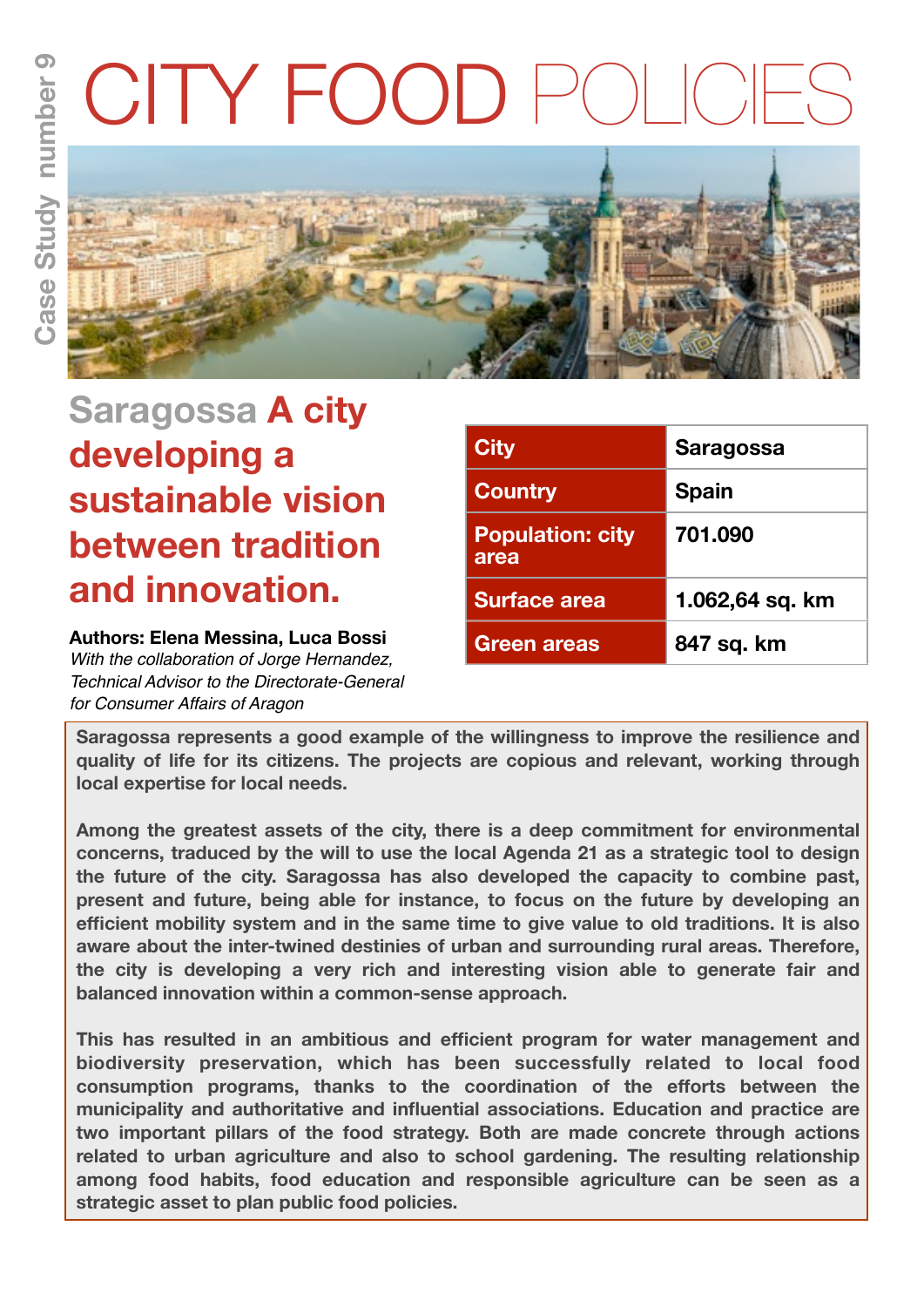## **A forward-looking city with a rich historical and cultural heritage**

Saragossa is a clean, safe and cosmopolitan city, the capital city of the Saragossa province and of the autonomous community of Aragon, in Spain, a decentralised sovereign state with three local levels of government: 17 autonomous communities (comunidades autonomas), 50 provinces (provincias) and 8.069 municipalities.

In Saragossa is concentrated more than 50 per cent of the Aragonese population. This historical city was founded in 24 B.C. by the Romans on the banks of the Ebro, on the site of an ancient Celtiberic (iber mixed with celtic people) town. Since then, it has been inhabited by many different civilizations: Iberians, Romans, Goths, Francs, Berbers, and Arabs until the Aragonese conquered the city in 1118.

Since the 1970s the economy and population has grown rapidly in the city; this growth is predicted to continue and the population is anticipated to reach one million shortly after 2020. The main economic activities are the services (62,5%), followed by freelance activities (18,1%), building industry (12%), manufacturing (7,2%) and farming (0,2%). Indeed, despite a decline in the outlying rural economy, Saragossa has continued to grow.

The city's economy benefited from car industries and also railway engines etc. Projects like the Expo 2008, the official World's Fair have also contributed to the dynamism of this city which is also one of the oldest universities in Spain and a major research and development centre. Located at the intersection of Madrid-Barcelona and Bilbao-Valencia arteries, it is also an important logistics node (railway and airport) for travellers. Considered the semi-arid climate and average rainfall of less than 400mm per year, Saragossa is heavily reliant on the Ebro for its water supplies.

The City has applied to become the European Green Capital in 2016. As a result, the city has adopted a set of specific strategies for climate change, water consumption and waste policies, local transport, urban agriculture and food waste reduction which are strongly linked to the European strategic plan Agenda 21.

### **A local Agenda 21 embedding an efficient policy for water management and biodiversity**

# **Towards a local Agenda 21**

EBROPOLIS, the Association for the Strategic Development of Saragossa, was set up in 1994 by the municipality, the Province, the chamber of commerce, the federation of neighbourhood associations, the university, the confederation of contractors and the confederation of SME's, etc. Its role is to develop a vision and a strategic Plan for the city and the urban district. It affiliates more than 80 companies (including the main national company supplying gas), banks, local authorities, associations, etc., asked to pay a fee to be part of the membership and to invest in some of the projects. A plan of action was delivered in 1998 based on consensus-achieving proposals, divided in five categories: infrastructures, training and human resources, economic structure, environment and quality of life, 14 concrete goals linked to sub-goals along with levels of performance to be reached for each one.

#### **To go further**

European Green Capital Award 2016, Zaragoza, http:// [www.zaragoza.es/contenidos/](http://www.zaragoza.es/contenidos/medioambiente/ZGZVERDEEN/9Wastewatermanagement.pdf) [medioambiente/ZGZVERDEEN/](http://www.zaragoza.es/contenidos/medioambiente/ZGZVERDEEN/9Wastewatermanagement.pdf) [9Wastewatermanagement.pdf](http://www.zaragoza.es/contenidos/medioambiente/ZGZVERDEEN/9Wastewatermanagement.pdf)

European Green Capital, Expert Panel – Technical Assessment Repotr, Zaragoza, [https://www.zaragoza.es/contenidos/](https://www.zaragoza.es/contenidos/medioambiente/ZGZVERDEEN/EGCA_2016_Technical_Assessment_Report_Zaragoza_F01.pdf) [medioambiente/ZGZVERDEEN/](https://www.zaragoza.es/contenidos/medioambiente/ZGZVERDEEN/EGCA_2016_Technical_Assessment_Report_Zaragoza_F01.pdf) EGCA 2016 Technical Assessment Report Z [aragoza\\_F01.pdf.](https://www.zaragoza.es/contenidos/medioambiente/ZGZVERDEEN/EGCA_2016_Technical_Assessment_Report_Zaragoza_F01.pdf)

#### Mensa civica:

[http://mensacivica.com/project/mas-alimentos](http://mensacivica.com/project/mas-alimentos-ecologicos-y-menos-panga-en-los-comedores-escolares)[ecologicos-y-menos-panga-en-los-comedores](http://mensacivica.com/project/mas-alimentos-ecologicos-y-menos-panga-en-los-comedores-escolares)[escolares.](http://mensacivica.com/project/mas-alimentos-ecologicos-y-menos-panga-en-los-comedores-escolares)

Life Zaragoza Natural, Creación, gestión y promoción de la Infraestructura Verde de Zaragoza LIFE12 ENV/ES/000567, [http://ec.europa.eu/environment/life/project/](http://ec.europa.eu/environment/life/project/Projects/index.cfmfuseaction=search.dspPage&n_proj_id=4627.0) [Projects/](http://ec.europa.eu/environment/life/project/Projects/index.cfmfuseaction=search.dspPage&n_proj_id=4627.0) [index.cfmfuseaction=search.dspPage&n\\_proj\\_i](http://ec.europa.eu/environment/life/project/Projects/index.cfmfuseaction=search.dspPage&n_proj_id=4627.0) [d=4627.0.](http://ec.europa.eu/environment/life/project/Projects/index.cfmfuseaction=search.dspPage&n_proj_id=4627.0)

Zaragoza Ayuntamento public website, [http://](http://www.zaragoza.es/ciudad/medioambiente/life.htm) [www.zaragoza.es/ciudad/medioambiente/](http://www.zaragoza.es/ciudad/medioambiente/life.htm)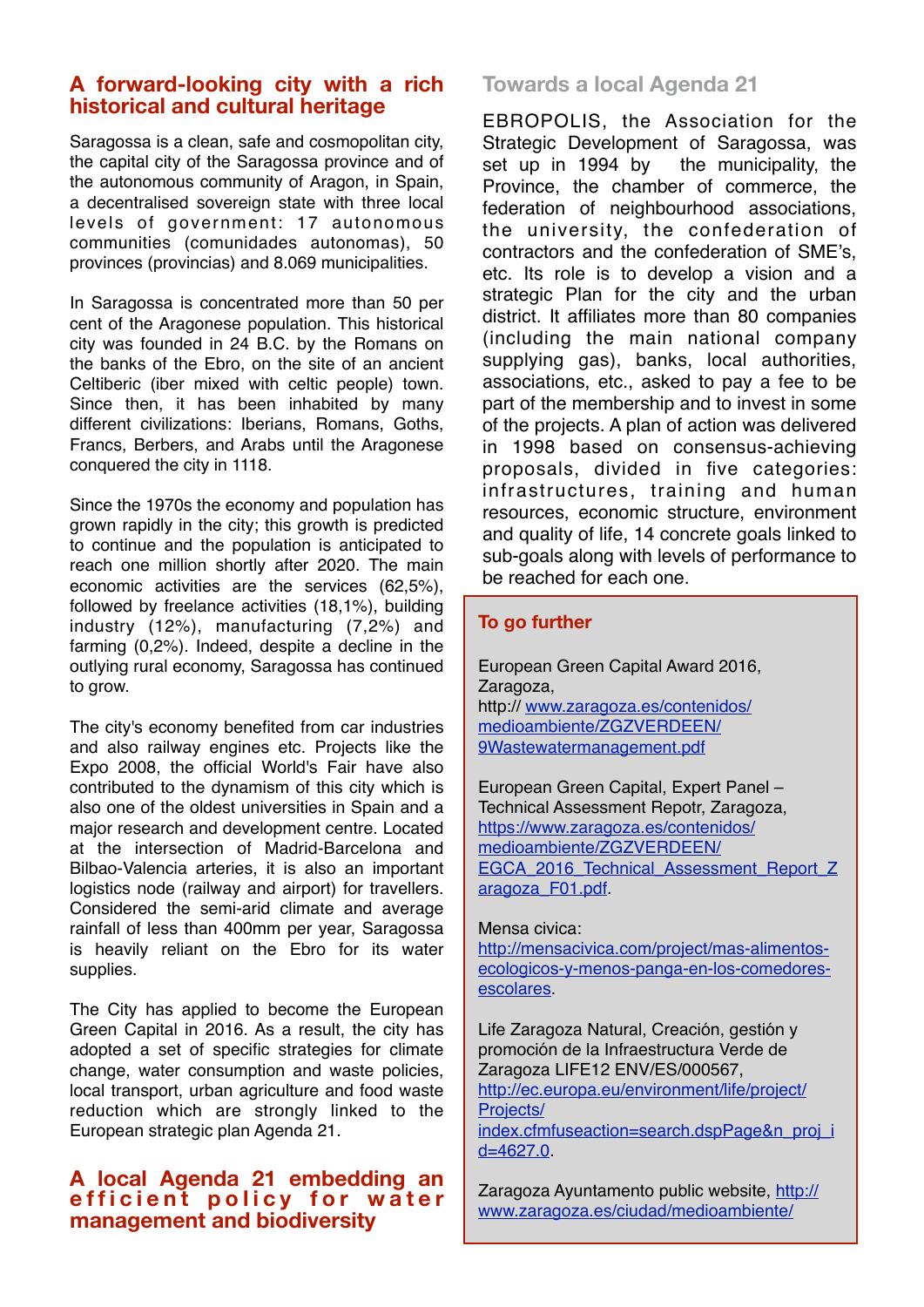In 2000, the Saragossa city council signed the Charter of Aalborg and the Declaration of Hanover. The following year, it validated a document marking the start of the local Agenda 21 process, confirming thereby the Action Plan embracing sustainable development, town-specific indicators and the development of common European indicators, the principle of citizen participation and in particular, the Permanent Office and Functional Commission for its implementation.

## **Urban planning and land use.**

Within the Urban Planning Agreements, the City of Saragossa has allowed local companies to move from the city centre to new industrial areas. The program Esto no es un solar (This is not a vacant lot) highlights the key role of the city to contrast unemployment, segregation and poverty. Starting in 2009, it aimed to promote the rehabilitation and residential development of 70 districts, according to social (job creation) and environmental parameters.

## **Mobility.**

The most significant initiative developed by the City, is related to the new tram line connecting suburbs to the city centre. This solution, started in 2005, meant a reduction of the car traffic intensity by 14.5%, and even 28.3% in 2012, even if the car is still the most used mode. Furthermore the bicycle infrastructure was set in recent years together with a relatively large and popular bikesharing system and the extension of 30 km/h streets for cars; this initiative has visibly produced a spread increase in bicycling. Eventually, among the possible developments of these kinds of initiatives, a gradual shift to achieve 80% hybrid and electric buses by 2020 is planned to start in 2015.

#### **Water management.**

Following a prolonged drought in the early 1990s, water management in Saragossa was considered as inadequate to satisfy the needs of the developing economy a growing population. As a result, the municipality redefined its approach to water supply, shifting from a policy of continued exploitation of limited resources to one where priority was instead given to demand reduction solutions.

Water consumption and water waste are now a main pillar of sustainability policies, linked to the

Agenda 21 Global programme which had also produced a set of relevant indicators in order to monitor and continuously control the progress trend within different strategic initiatives.

The City of Saragossa represents an exemplary case of overall water consumption reduction, in Europe, by promoting a set of strategic actions concerned with water management and waste water treatment. Involving large-scale consumers, educational institutions, political decision makers and the general public as a whole, the programme was implemented through the four phases, starting in 1990s and concluding in 2008:

•phase 1: 'Small steps, big solutions' – A widespread awareness-raising campaign to reduce water consumption concerned with homes, public buildings and commercial activity and aiming to produce a behavioural change in water usage;

•phase 2: '50 good practices' – The implementation and then the dissemination, of 50 examples of water efficient technologies and practices with references to parks, gardens, public buildings;

•phase 3: 'School for efficient water use' – The dissemination of good practices guidebooks describing the good water saving practices identified in Phase 2 of the programme;

•phase 4: '100.000 commitments' – The invitation of citizens and businesses to make online public commitments to save water with the aim of recording 100.000 such commitments in time for the International Expo "Water and Sustainable Development" which opened in Saragossa in June 2008 (30).

As shown, coordinated by the newly established Saragossa Water Commission, the strategy actively included a comprehensive stakeholder engagement programme and a reform of the billing system in order to achieve European Commission requests concerning water saving targets. Fourteen years later the city really reduced its overall consumption by almost 30% and is now known throughout the world as a leader in the field of water conservation.

According to recovered data the water consumption seemed to be reduced from 135,54 litres per person per day (in 2000) to 99.86 litres per person per day in 2012. Overall, Saragossa's water consumption per capita figures and trends are impressive and among the lowest in Europe. This situation is surely due to the interesting pricing structure for water consumption which is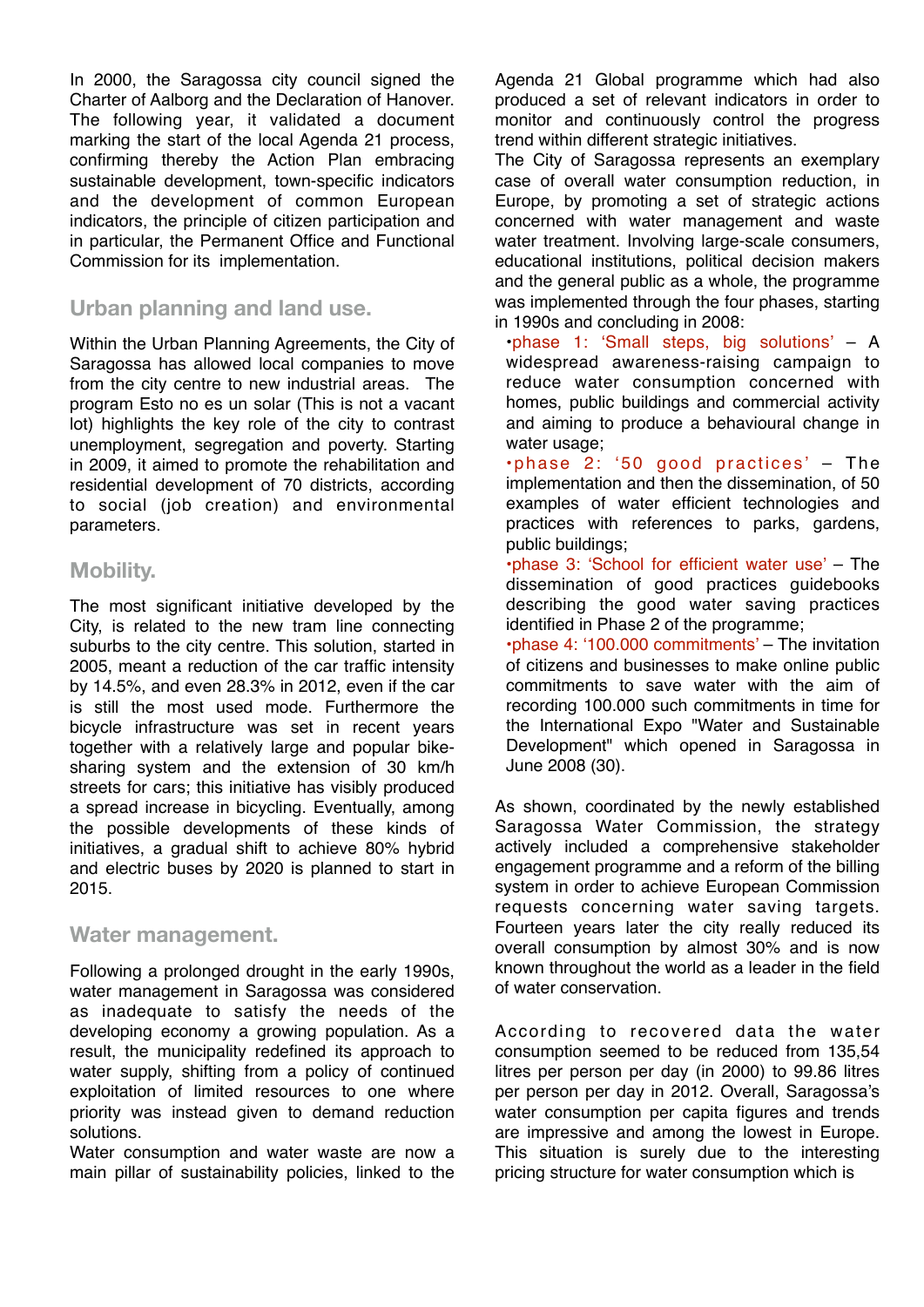used in order to encourage an efficient as widespread usage of water. For example, householders that achieve a 10% reduction in water consumption also receive a 10% reduction on their water bill, as those consuming excessive amounts may pay almost five times at much in the higher tiers (see European Green Capital, Expert Panel – Technical Assessment Report, Zaragoza).

Moreover, wastewater reduction has been importantly improved in the past period throughout specific measures such as the Plan for Improving its Water Infrastructures, funded by the FEDER 2007-2013 Operational Programme of Cohesion Funds. The Plan was made up of a copious number of initiatives to fully implement wastewater treatment and re-organize rainwater management. Overall, Saragossa's strategic plan to reduce water waste and consumption, rather than produce an increase of the supply to meet demand in order to solve the problem of the water scarcity tried to promote a better managing of the water consumption usage and re-usage. In fact, the water reuse initiatives are also good and crucial to future reduce the dependence on freshwater. Moreover, bettering the water usage may be strongly linked with the promotion of a new form of sustainable agriculture considered as vital objective for all.

## **Urban Agriculture to maintain biodiversity**

For more than 20 years, the City has been carrying out an active reforesting planning 1632,5 ha of new forest areas, contributing in a direct way to the climate change mitigation, land conservation and the enhancement of water resources consumption, thus, improving the quality of life of its citizens. 41% of the territory is devoted to farming and other 46% are covered by forest and natural vegetation.

A widespread set of activities concerned with Urban Agriculture has been promoted by the Municipality. La Huerta Del Abuelo Rosel ("The Garden of Grandfather Rosel") is a flagship project: a 600 square metres area downtown, in the middle of high buildings and busy streets, has been destined to become a productive open urban space, managed by people living nearby.

The three years project Huertas Life km 0 (Garden Life km 0) was launched in 2013 with different objectives, including the promotion of the

agricultural sector and food security as well as social integration, empowerment and education of the citizens. The project highlights all traditional cultures related to the territory and allows to provide healthy and fresh local food with a leitmotif: "productos nuestros, productos Km0" (Our products, products zero km). An important collateral benefit of reinforcing urban, peri-urban agriculture and forestry is counteracting the loss of biodiversity and the maintenance of ecosystems. The overall project of the city gives particular significance the farmers' market Muestra Agroecológica(Agro-ecology Exposition) both a place to buy fresh, local and organic certificated foods and also to meet local producers and have the opportunity to discuss, discover and share competencies, experience and knowledge.

The conservation of different landscapes, also coexisting with human activity has produced results over the last years. Among 40% of the land area of the municipality is significant in terms of biodiversity. This includes 24.651 hectares of Special Areas of Conservation (SAC) under the Habitats Directive, and 11.358 hectares of Special Protection Areas (SPA) under the Birds Directive. It also includes 167 natural protected areas under national law. Priority habitats cover 23.542 hectares. More than 1.312 species of flora and 402 species of fauna have been identified and recorded.

The commitment of the City can be represented by three main issues:

- agroeconomy, health and environment: the promotion of local, fresh and organic foods in school canteens;
- social issues and access to food for everyone: during the summer of 2014, thanks to the effort of the Municipality and the financial sustain of the Ministry of Health and Social Services, five school canteens in Saragossa kept open to offer lunch to around 3.000 pupils whose families suffer of straightened circumstances:
- intercultural education and migrants job opportunities: El alimento que nos une (The food that join together) is a Mensa Civica's project committed to the promotion of intercultural food traditions, recipes and habits in public canteens, in order to foster social inclusion and migrant's occupation.